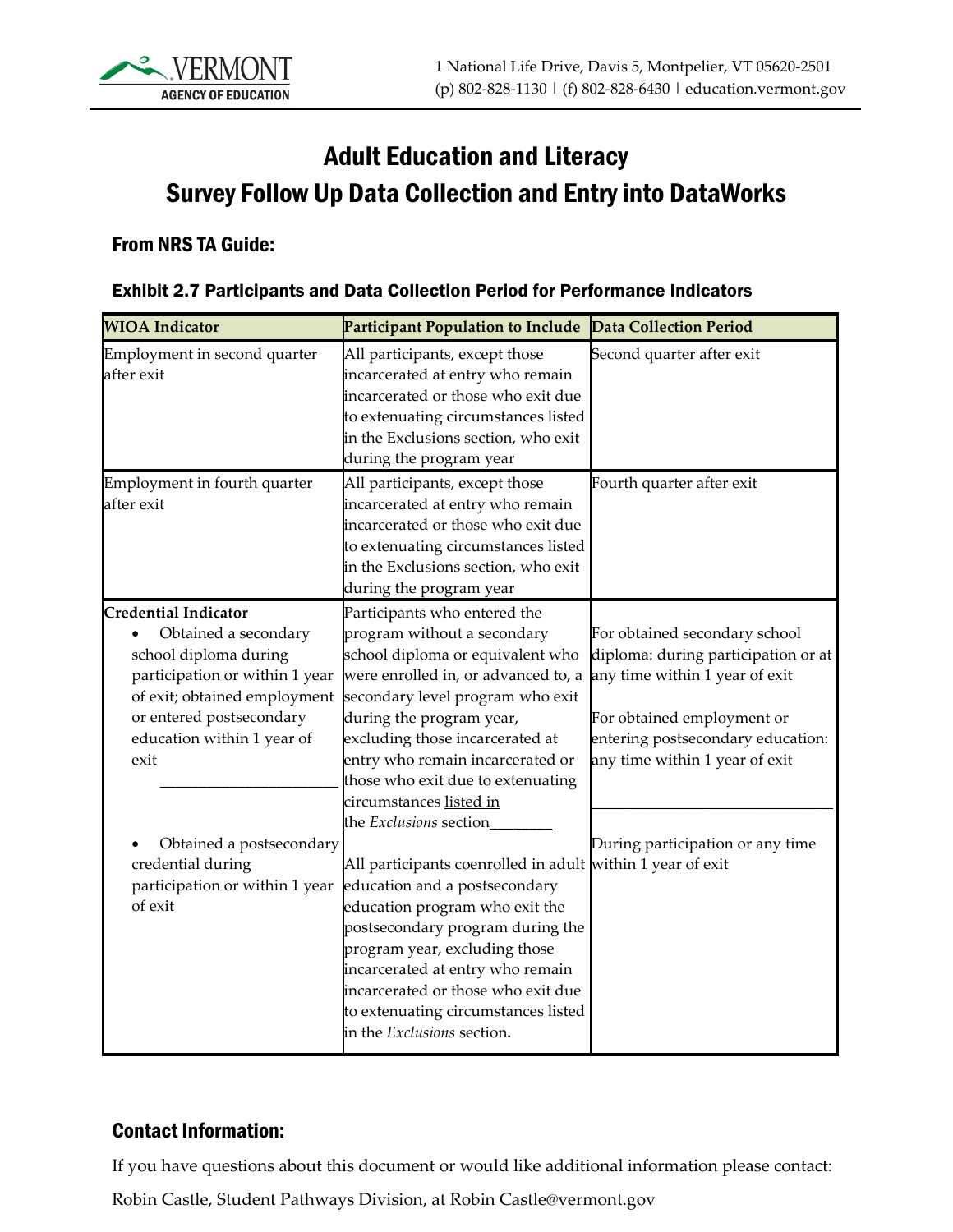**\*For all measures, the exit quarter is the quarter when the participant completes instruction or has not received instruction for 90 days and has no instruction scheduled. Each period of participation must be counted as a separate period, as explained in the PoP section above. For further information on definitions and participants to include for each indicator, see Appendix A.** 

| <b>Exit Quarter</b>                           | <b>Collect Second-Quarter Employment</b><br>and Earnings* by the End of: | <b>Collect Fourth-Quarter Employment</b><br>by the End of: |
|-----------------------------------------------|--------------------------------------------------------------------------|------------------------------------------------------------|
| <b>First Quarter</b><br>(July 1-September 30) | <b>Third Quarter</b>                                                     | First Quarter,<br>Next Program Year                        |
| Second Quarter<br>(October 1-December 31)     | Fourth Quarter                                                           | Second Quarter,<br>Next Program Year                       |
| <b>Third Quarter</b><br>(January 1–March 31)  | First Quarter,<br>Next Program Year                                      | Third Quarter.<br>Next Program Year                        |
| Fourth Quarter<br>(April 1-June 30)           | Second Quarter,<br>Next Program Year                                     | Fourth Quarter,<br>Next Program Year                       |

#### Quarterly Periods for Collecting Employment and Earnings Indicators

\*Earnings collected to calculate median only for participants employed in the second quarter after exit.

| <b>Quarter to conduct survey</b> | Survey students who exited in these quarters<br>(second and fourth quarters after exit<br>respectively) | DataWorks label for<br>quarter |
|----------------------------------|---------------------------------------------------------------------------------------------------------|--------------------------------|
| 7/1/2021-9/30/2021               | 1/1/2021-3/31/2021                                                                                      | 20211                          |
|                                  | 7/1/2020-9/30/2020                                                                                      | 20203                          |
| 10/1/2021-12/31/2021             | 4/1/2021-6/30/2021                                                                                      | 20212                          |
|                                  | 10/1/2020-12/31/2020                                                                                    | 20204                          |
| 1/1/2022-3/31/2022               | 7/1/2021-9/30/2021                                                                                      | 20213                          |
|                                  | 1/1/2021-3/31/2021                                                                                      | 20211                          |
| 4/1/2022-6/30/2022               | 10/1/2021-12/31/2021                                                                                    | 20214                          |
|                                  | 4/1/2021-6/30/2021                                                                                      | 20212                          |

FY22 Survey Collection by quarter that survey will be conducted:

FY23 Survey Collection by quarter survey will be conducted:

| <b>Quarter of survey</b> | Students who exited in these quarters (second and<br>fourth quarters after exit respectively) | DataWorks label<br>for quarter |
|--------------------------|-----------------------------------------------------------------------------------------------|--------------------------------|
| 7/1/2022-9/30/2022       | 1/1/2022-3/31/2022                                                                            | 20221                          |
|                          | 7/1/2021-9/30/2021                                                                            | 20213                          |
| 10/1/2022-12/31/2022     | 4/1/2022-6/30/2022                                                                            | 20222                          |

Page **2** of **6**

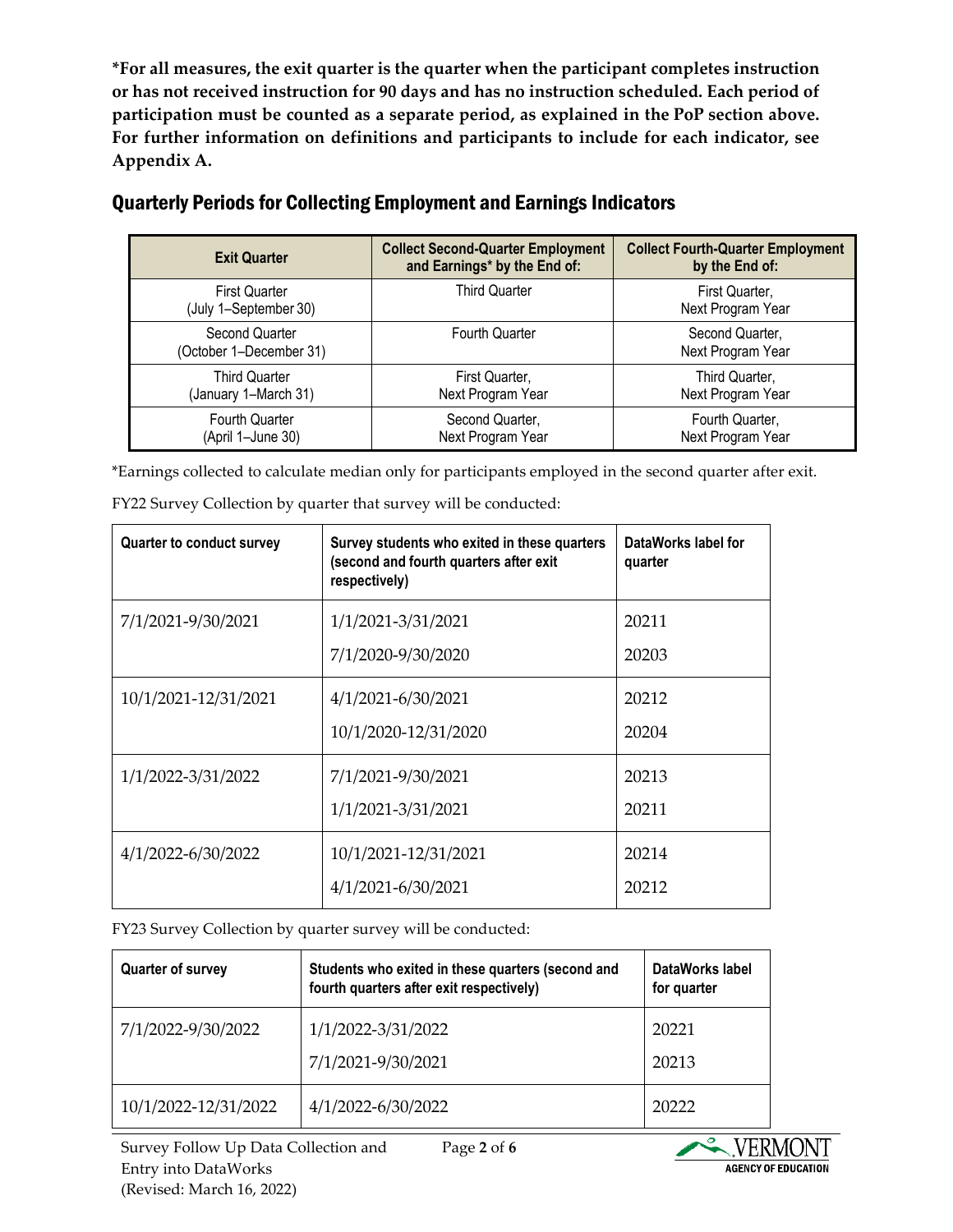| Quarter of survey  | Students who exited in these quarters (second and<br>fourth quarters after exit respectively) | DataWorks label<br>for quarter |
|--------------------|-----------------------------------------------------------------------------------------------|--------------------------------|
|                    | 10/1/2021-12/31/2021                                                                          | 20214                          |
| 1/1/2023-3/31/2023 | 7/1/2022-9/30/2022<br>1/1/2022-3/31/2022                                                      | 20223<br>20221                 |
| 4/1/2023-6/30/2023 | 10/1/2022-12/31/2022<br>4/1/2022-6/30/2022                                                    | 20224<br>20222                 |

# Cohorts:

**Employment measures** – Only active students within the program year with an alternative ID will appear on the follow-up survey list.

**Post-Secondary measures** – Students with a goal to enter post- secondary or a goal to earn IRC that **do not** have a met achievement entered into their record will appear on the follow-up survey list.

## Survey Follow up List on the report menu in DataWorks

The lists filter by provider and center selected and has federal quarter options specific for WIOA follow up reporting that are by *calendar year* that the student exited, rather than fiscal year quarters. The lists are located on the WIOA reports tab towards the bottom of the menu titled *Follow-up Survey Lists*.

Calendar Year Quarter examples, as they appear in DataWorks:

20201 represents students exiting between 1/1/2020 – 3/31/2020

20202 represents students exiting between 4/1/2020 – 6/30/2020

20203 represents students exiting between 7/1/2020 – 9/30/2020

20204 represents students exiting between 10/1/2020 – 12/31/2020

Accessing the Follow-up Survey Lists will generate cohorts within the specified quarter that include both the employment and post-secondary cohorts.

**Employment Alternative ID Cohort –** Drop down List is generated for students that have an alternative ID only and will include the cohort of students that have an exit date (last date of PoP service) in the specified quarter. This list includes student first, last and middle initial, student mailing address, telephone number, email if available.

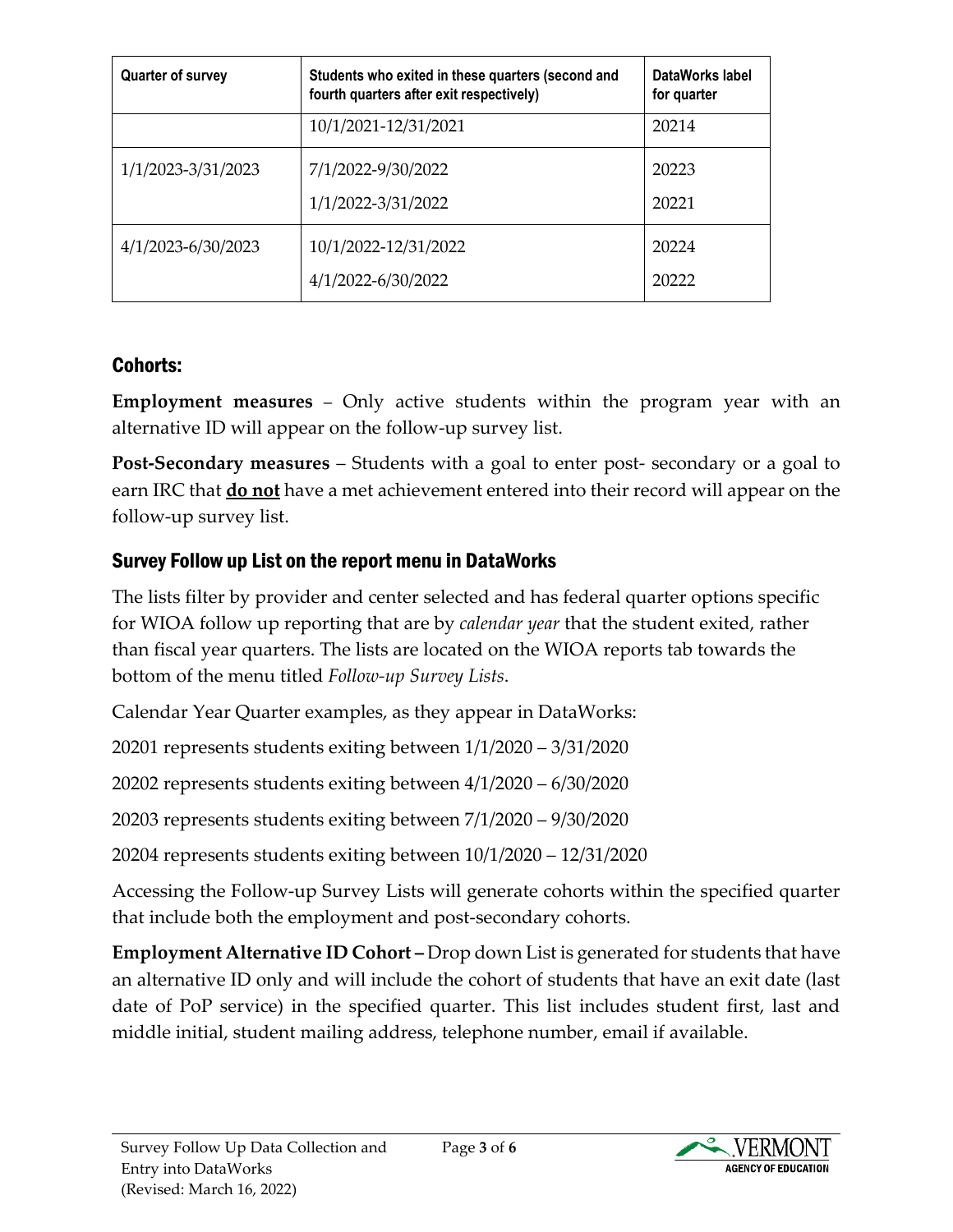#### **Entering Post-Secondary and IRC earned Cohort –**

List generates students with the goal to enter post-secondary and a list of students that have a goal to earn a Reportable IRC that do not have an achievement that shows the student has met the goal to enter post-secondary or earned a Reportable IRC. The list will be further filtered to include the cohort of students that have an exit date (last date of PoP service) in the specified quarter. This list includes student first, last and middle initial, student mailing address, telephone number, email if available.

## Entering Survey results into DataWorks:

**Employment**: For students with an alternative ID – The follow up survey list in DataWorks will generate a quarterly list by Provider and Center to be used to survey students in order to obtain data around employment.

Once the quarterly survey has been completed data will need to be entered into the employment history:

- Date of employment
- Quarterly wages (If survey results generate weekly, monthly, or annual wages, calculations will need to be made to determine a quarterly wage earned)

## **Data Entry**

An additional data entry option will appear once the enrollment tab is accessed for entering survey date only for students with an alternative ID titled *Add Follow-up Survey Employment History Record.* 

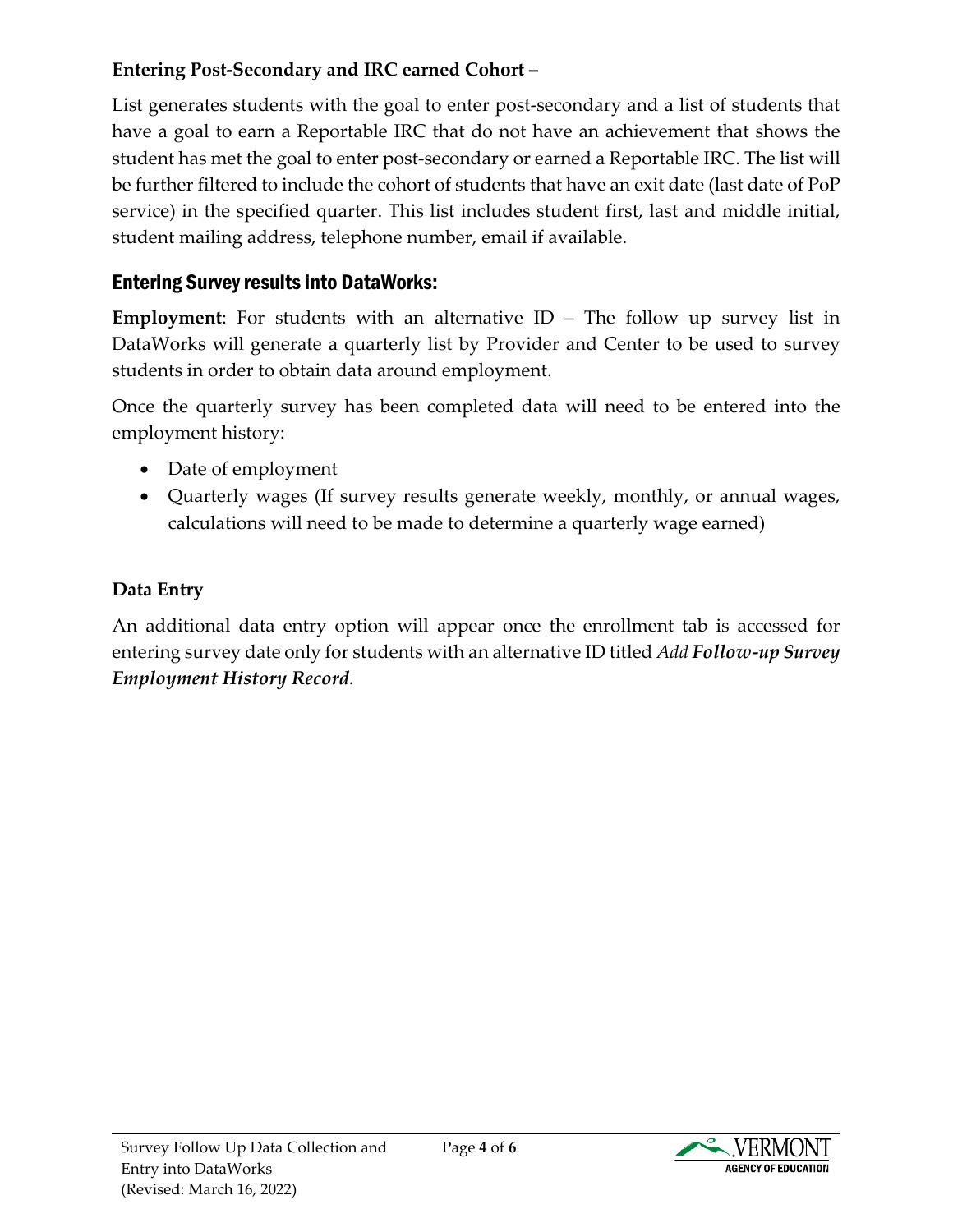|                                  |  |                                 | <b>Modify Date</b><br><b>Modified By</b> |                                       |     |                        |
|----------------------------------|--|---------------------------------|------------------------------------------|---------------------------------------|-----|------------------------|
| Edit/Deactivate<br><b>Delete</b> |  |                                 |                                          |                                       |     |                        |
| <b>Add Funding Source</b>        |  |                                 |                                          |                                       |     |                        |
|                                  |  |                                 |                                          |                                       |     |                        |
| -Special Group Enrollments-      |  |                                 |                                          |                                       |     |                        |
| <b>Special Group</b><br>ESL      |  | <b>Start Date</b><br>07/01/2020 |                                          | <b>End Date</b>                       | N/A | <b>Separation Type</b> |
|                                  |  |                                 |                                          | View Special Group Enrollment Details |     |                        |
| -Employment History-             |  |                                 |                                          |                                       |     |                        |
| Quarter                          |  | <b>Date</b>                     |                                          | <b>Employment Status</b>              |     | <b>Source</b>          |

| Add Employment History Record                   |  |
|-------------------------------------------------|--|
| Add Followup Survey Employment History Record D |  |
| Return to Student Snapshot                      |  |
|                                                 |  |

| Date (mm/dd/yyyy) *<br><b>Employment Status *</b><br>Quarterly Income * | ⊡<br>$\vert$ mm/dd/yyyy<br>-- Choose --<br>$\check{ }$ |  |  |
|-------------------------------------------------------------------------|--------------------------------------------------------|--|--|
| Submit                                                                  | Clear                                                  |  |  |
| Return to Enrollment Info                                               |                                                        |  |  |
| Return to Student Snapshot                                              |                                                        |  |  |
| Copyright © 2014 - 2021 by Hardwick Software. All rights reserved       |                                                        |  |  |

Once the data has been entered in the *Add Follow-up Survey Employment History Record* field the data will feed directly into the employment measures of the federal report and be totaled with data imported into DataWorks through the DOL match.

There will be a new compartment that will restrict staff access to entering survey employment data into DataWorks. Only staff trained and assigned to the compartment will have access to the *Add Follow up Survey Employment History Record field* on the enrollment page.

In the event that a student entered the DataWorks system with an assigned alternative ID and a social security number was later obtained, the *History Record* must be edited by



Copyright @ 2014 - 2021 by Hardwick Software. All rights reserved